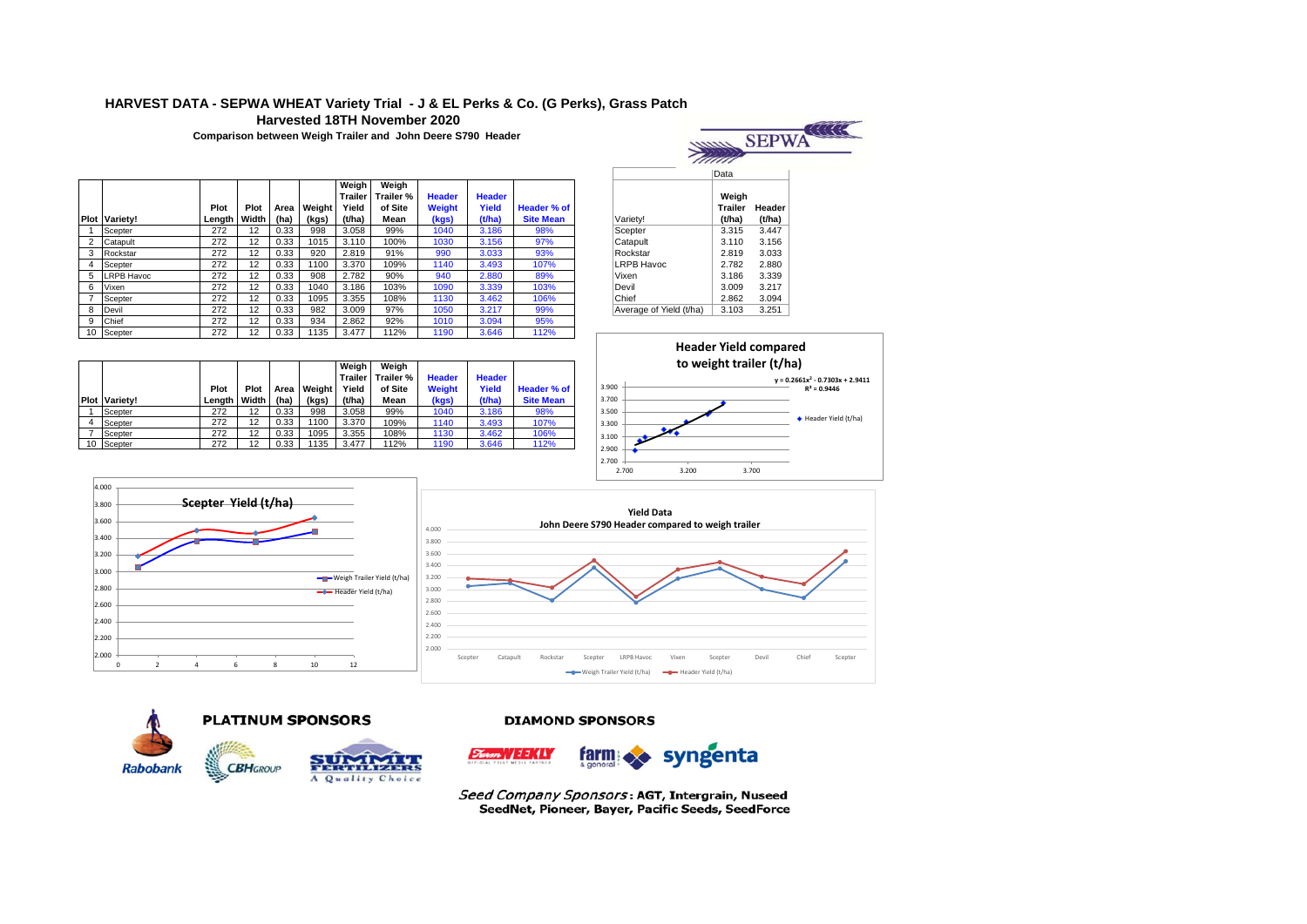

# **HARVEST DATA - SEPWA Wheat Variety Trial - J & EL Perks & Co. (G Perks), Grass Patch Harvested 18th November 2020**

| Plot | Variety!          | Plot Length   Plot Width   Area (ha) |    |      | Weight (kgs) |       |     | Yield (t/ha) Plot 2   % of Site Mean | Average of Yield (t/ha) |       |
|------|-------------------|--------------------------------------|----|------|--------------|-------|-----|--------------------------------------|-------------------------|-------|
|      | Scepter           | 272                                  | 12 | 0.33 | 998          | 3.058 |     | 99%                                  | Variety!                | Total |
|      | Catapult          | 272                                  | 12 | 0.33 | 1015         | 3.110 | 4   | 100%                                 | <b>LRPB Havoc</b>       | 2.782 |
|      | Rockstar          | 272                                  | 12 | 0.33 | 920          | 2.819 | 9   | 91%                                  | Rockstar                | 2.819 |
|      | Scepter           | 272                                  | 12 | 0.33 | 1100         | 3.370 | 16  | 109%                                 | Chief                   | 2.862 |
| 5.   | <b>LRPB Havoc</b> | 272                                  | 12 | 0.33 | 908          | 2.782 | 25  | 90%                                  | Devil                   | 3.009 |
| 6    | Vixen             | 272                                  | 12 | 0.33 | 1040         | 3.186 | 36  | 103%                                 | Catapult                | 3.110 |
|      | Scepter           | 272                                  | 12 | 0.33 | 1095         | 3.355 | 49  | 108%                                 | Vixen                   | 3.186 |
| 8    | Devil             | 272                                  | 12 | 0.33 | 982          | 3.009 | 64  | 97%                                  | Scepter                 | 3.315 |
| 9    | Chief             | 272                                  | 12 | 0.33 | 934          | 2.862 | 81  | 92%                                  | <b>Grand Total</b>      | 3.103 |
| 10   | Scepter           | 272                                  | 12 | 0.33 | 1135         | 3.477 | 100 | 112%                                 |                         |       |

| Average of Yield (t/ha) |       |
|-------------------------|-------|
| Variety!                | Total |
| <b>LRPB Havoc</b>       | 2.782 |
| Rockstar                | 2.819 |
| Chief                   | 2.862 |
| Devil                   | 3.009 |
| Catapult                | 3.110 |
| Vixen                   | 3.186 |
| Scepter                 | 3.315 |
| <b>Grand Total</b>      | 3.103 |



| Plot | Variety! | Plot Length Plot Width Area (ha) |    |      | Weight (kgs) | Yield (t/ha) |     | Plot 2 % of Site Mean |
|------|----------|----------------------------------|----|------|--------------|--------------|-----|-----------------------|
|      | Scepter  | 272                              | 12 | 0.33 | 998          | 3.058        |     | 99%                   |
|      | Scepter  | 272                              | 12 | 0.33 | 1100         | 3.370        | 16  | 109%                  |
|      | Scepter  | 272                              | 12 | 0.33 | 1095         | 3.355        | 49  | 108%                  |
| 10   | Scepter  | 272                              | 12 | 0.33 | 1135         | 3.477        | 100 | 112%                  |









**TVILLER** A Quality Choice

**CBHGROUP** 



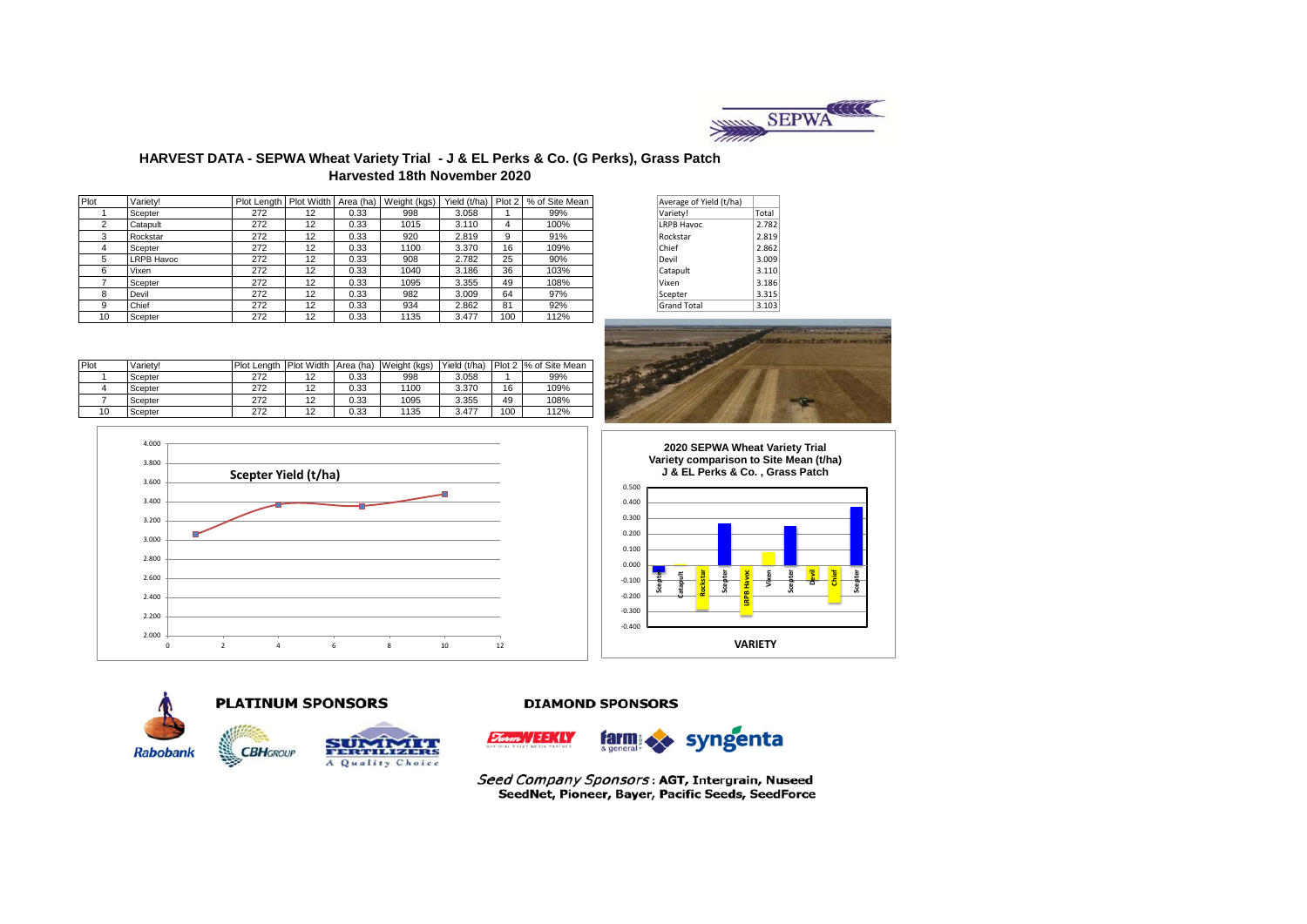



|                |                   | Yield  |                |  |
|----------------|-------------------|--------|----------------|--|
| Plot           | Variety!          | (t/ha) | % of Site Mean |  |
|                | <b>Scepter</b>    | 3.058  | 99%            |  |
| $\overline{2}$ | Catapult          | 3.110  | 100%           |  |
| 3              | Rockstar          | 2.819  | 91%            |  |
|                | <b>Scepter</b>    | 3.370  | 109%           |  |
| 5              | <b>LRPB Havoc</b> | 2.782  | 90%            |  |
| 6              | Vixen             | 3.186  | 103%           |  |
|                | <b>Scepter</b>    | 3.355  | 108%           |  |
| 8              | Devil             | 3.009  | 97%            |  |
| 9              | Chief             | 2.862  | 92%            |  |
| 10             | <b>Scepter</b>    | 3.477  | 112%           |  |



|                          |                             | 3.103                           |        |
|--------------------------|-----------------------------|---------------------------------|--------|
|                          | <b>Site Details</b>         | Site Mean (t/ha)                | 0.27   |
| <b>Soil Description:</b> | Sandy Loam                  | Probability                     | 0.6405 |
| Date Sown:               | Wednesday, 13 May 2020      | Least significant difference 5% | 5.8    |
| Date Harvested           | Wednesday, 18 November 2020 | <b>CV %</b>                     |        |
| <b>Seeding Rate:</b>     | 75 kg/ha                    |                                 |        |

## **Plot Dimensions**

| Length (m) | Width (m) |      | Area (m2) Conversion Factor |
|------------|-----------|------|-----------------------------|
| 272        | 12        | 0.33 | 3.06                        |



# **PLATINUM SPONSORS**





# **DIAMOND SPONSORS**